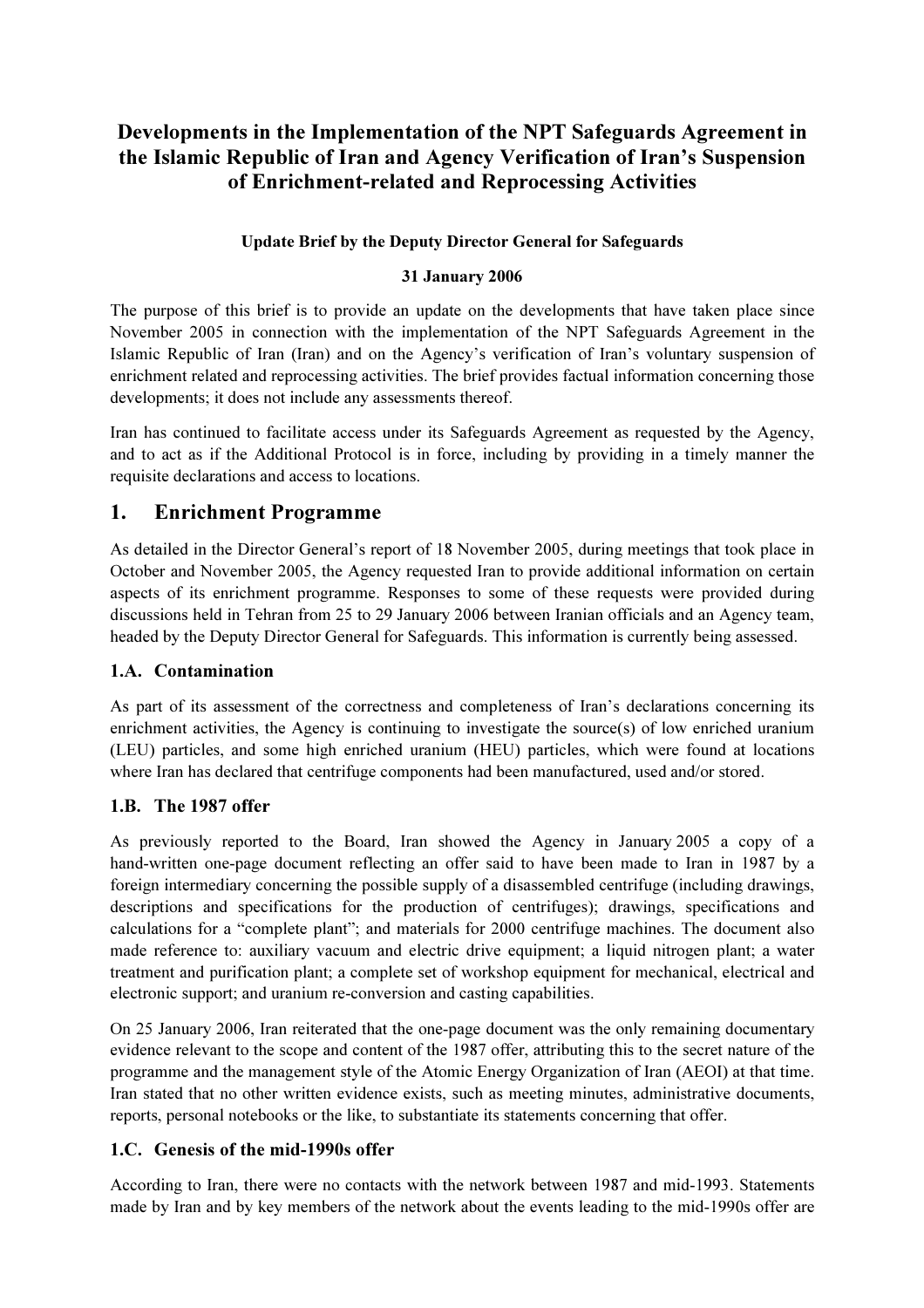still at variance with each other. In this context, Iran has been asked to provide further clarification of the timing and purpose of certain trips taken by AEOI staff members in the mid-1990s.

#### P-1 centrifuge component deliveries in the mid-1990s

Iran has been unable to supply any documentation or other information about the meetings that led to the acquisition of 500 sets of P-1 centrifuge components in the mid-1990s. The Agency is still awaiting clarification of the dates and contents of these shipments.

## P-2 centrifuge programme

Iran still maintains that, as a result of the discussions held with the intermediaries in the mid-1990s, the intermediaries only supplied drawings for P-2 centrifuge components (which contained no supporting specifications), and that no P-2 components were delivered along with the drawings or thereafter. Iran continues to assert that no work was carried out on P-2 centrifuges during the period 1995 to 2002, and that at no time during this period did it ever discuss with the intermediaries the P-2 centrifuge design, or the possible supply of P-2 centrifuge components. In light of information available to the Agency indicating the possible deliveries of such components, which information was shared with Iran, Iran was asked in November 2005 to check again whether any deliveries had been made after 1995.

In connection with the R&D work on a modified P-2 design said by Iran to have been carried out by a contracting company between 2002 and July 2003, Iran has confirmed that the contractor had made enquiries about, and purchased, magnets suitable for the P-2 centrifuge design. The Agency is still awaiting clarification of all of Iran's efforts to acquire such magnets.

## 2. Uranium Metal

Iran has shown the Agency more than 60 documents said to have been the drawings, specifications and supporting documentation handed over by the intermediaries, many of which are dated from the early- to mid-1980's. Among these was a 15-page document describing the procedures for the reduction of  $UF<sub>6</sub>$  to metal in small quantities, and the casting of enriched and depleted uranium metal into hemispheres, related to the fabrication of nuclear weapon components. It did not, however, include dimensions or other specifications for machined pieces for such components. According to Iran, this document had been provided on the initiative of the network, and not at the request of the AEOI. Iran has declined the Agency's request to provide the Agency with a copy of the document, but did permit the Agency during its visit in January 2006 to examine the document again and to place it under Agency seal.

## 3. Transparency Visits and Discussions

On 1 November 2005, the Agency was given access to a military site at Parchin, with a view to providing assurances regarding the absence of undeclared nuclear material and activities at that site, where several environmental samples were taken. Final assessment is still pending the results of the analysis of those samples.

Since 2004, the Agency has been awaiting additional information and clarifications related to efforts made by the Physics Research Centre (PHRC), which had been established at Lavisan-Shian,<sup>1</sup> to acquire dual use materials and equipment that could be used in uranium enrichment and conversion

<sup>1&</sup>lt;br>According to Iran, the PHRC was established at Lavisan-Shian in 1989, inter alia, to "support and provide scientific advice and services to the Ministry of Defence" (see GOV/2004/60, para. 43).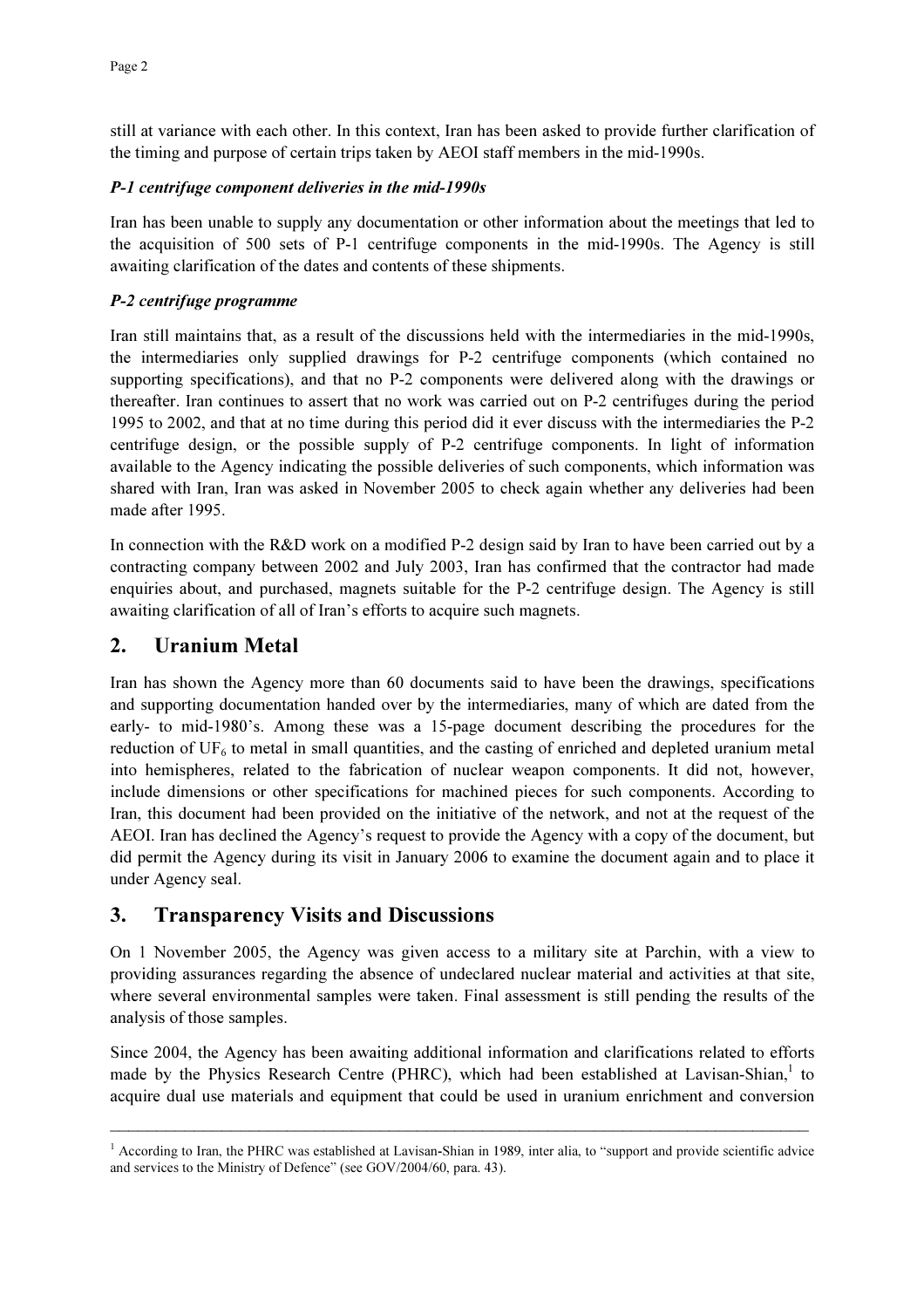activities. The Agency has also requested interviews with the individuals involved in the acquisition of those items.

On 26 January 2006, Iran presented to the Agency documentation the Agency had previously requested on efforts by Iran, which it has stated were unsuccessful, to acquire a number of specific dual use items (electric drive equipment, power supply equipment and laser equipment, including a dye laser). Iran stated that, although the documentation suggested the involvement of the PHRC, the equipment had actually been intended for a laboratory at a technical university where the Head of the PHRC worked as a professor. However, Iran declined to make him available to the Agency for an interview. The DDG-SG reiterated the Agency's request to interview the professor, explaining that it was essential for a better understanding of the envisioned and actual use of the equipment, which included balancing machines, mass spectrometers, magnets and fluorine handling equipment (equipment that appears to be relevant to uranium enrichment).

On that same day, the Agency also presented to Iran a list of high vacuum equipment purchased by the PHRC, and asked to see, and to take environmental samples from, the equipment in situ. The following day, some of the high vacuum equipment on the Agency's list was presented at a technical university, and environmental samples were taken from it.

On 26 January 2006, Iran provided additional clarification about its efforts in 2000 to procure some other dual use material (high strength aluminium, special steel, titanium and special oils), as had been discussed in January 2005. High strength aluminium was presented to the Agency, and environmental samples were taken therefrom. Iran stated that the material had been acquired for aircraft manufacturing, but had not been used because of its specifications. Iran agreed to provide additional information on inquiries concerning the purchase of special steels, titanium and special oils. Iran also presented information on Iran's acquisition of corrosion resistant steel, valves, and filters, which were made available to the Agency on 31 January 2006 for environmental sampling.

On 5 December 2005, the Agency reiterated its request for a meeting to discuss information that had been made available to the Agency about alleged undeclared studies, known as the Green Salt Project, concerning the conversion of uranium dioxide into  $UF_4$  ("green salt"), as well as tests related to high explosives and the design of a missile re-entry vehicle, all of which could have a military nuclear dimension and which appear to have administrative interconnections. On 16 December 2005, Iran replied that the "issues related to baseless allegations." Iran agreed on 23 January 2006 to a meeting with the DDG-SG for the clarification of the Green Salt Project, but declined to address the other topics during that meeting. In the course of the meeting, which took place on 27 January 2006, the Agency presented for Iran's review a copy of a process flow diagram related to bench scale conversion and communications related to the project. Iran reiterated that all national nuclear projects are conducted by the AEOI, that the allegations were baseless and that it would provide further clarifications later.

## 4. Suspension

The Agency has continued to verify and monitor all elements of Iran's voluntary suspension of enrichment related and reprocessing activities.

In a letter dated 3 January 2006, Iran informed the Agency that it had decided to resume, as from 9 January 2006, "those R&D on the peaceful nuclear energy programme which ha[d] been suspended as part of its expanded voluntary and non-legally binding suspension" (GOV/INF/2006/1). On 7 January 2006, the Agency received a letter from Iran requesting that the Agency remove seals applied at Natanz, Farayand Technique and Pars Trash for the monitoring of suspension of enrichment